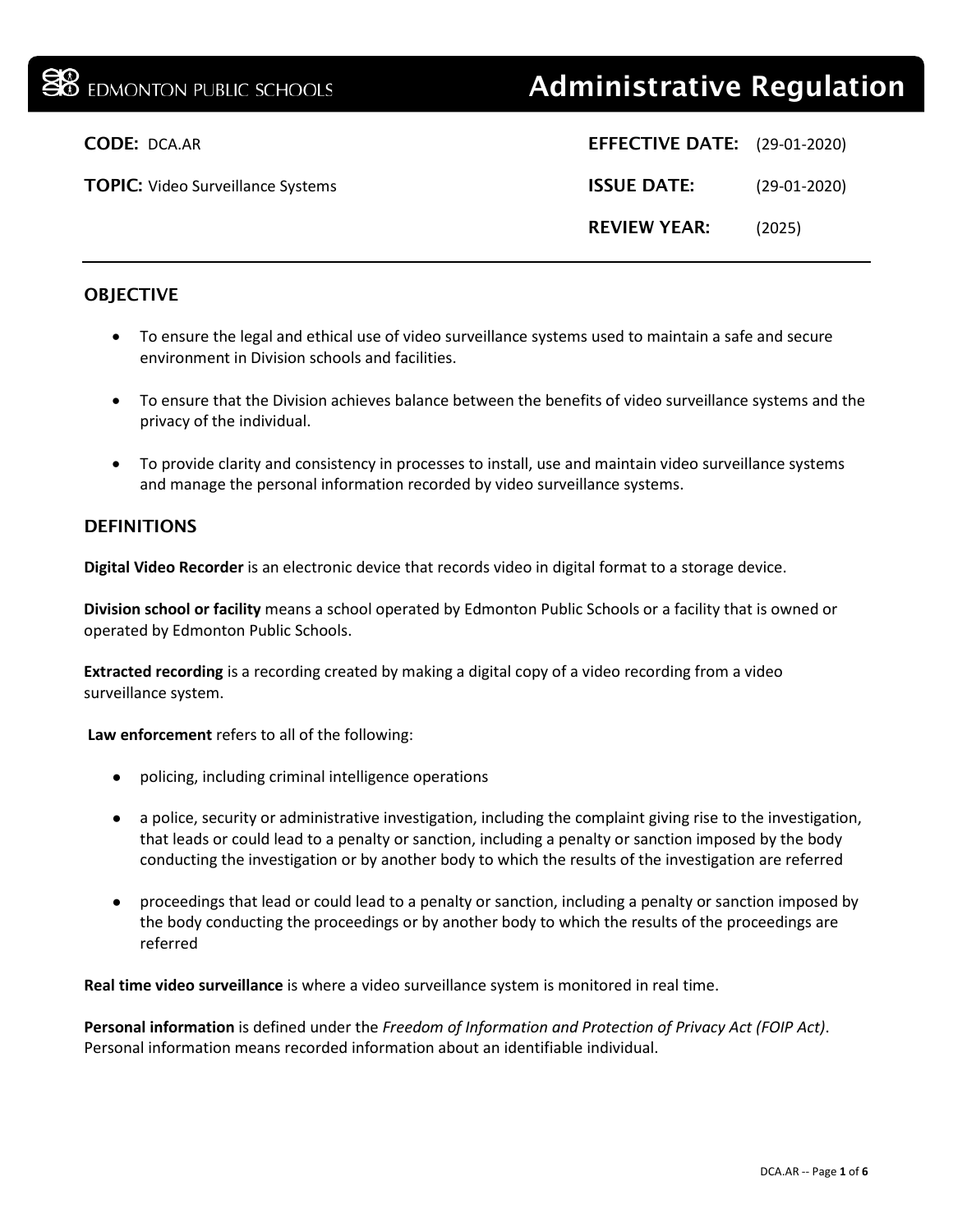**System log** refers to a record created by the video surveillance system software which documents the username, the date, time and the activity of the user.

**Video surveillance** occurs when a record of images is created and retained by recording activity in an area or building using a secured camera system or when live-stream images from a secured camera system are monitored in real time.

Video surveillance does *not* include:

- instances where school officials video record or live stream a specific event (such as a school play, concert, sporting event or graduation ceremony)
- an isolated incident where a classroom is video recorded for educational or research purposes

**Video surveillance system** is the hardware and software components required to capture and store video recordings on an ongoing basis including a camera, a digital video recorder, a method to securely transfer the images from the camera to the digital video recorder and software to manage the processes.

**Video surveillance system software** is the software used to access, view and extract the video recordings created by the video surveillance system.

#### **RESPONSIBILITY**

- 1. Only a principal or a Decision Unit (DU) administrator responsible for a Division school or facility may request the installation, expansion or replacement of a video surveillance system.
- 2. Security Services shall collaborate with principals and DU administrators to complete the request for video surveillance systems including the specific details regarding camera placement and the Privacy Impact Assessment.
- 3. Infrastructure shall ensure that if video surveillance cameras are used to record video on buses, the requirements of this regulation shall be included as terms and conditions of any service contract with the service provider.
- 4. The Video Surveillance Systems Review Committee, comprised of the Division FOIP Coordinator or designate and representatives from Security Services and District Support Services, has the responsibility to review and approve or reject applications for video surveillance systems based on the requirements of this regulation.
- 5. In the event of the rejection of an application for a video surveillance system, a principal or DU administrator may appeal the decision to a committee composed of the General Counsel, the Assistant Superintendent of Infrastructure and the Assistant Superintendent of their school or DU, which will make the final determination.
- 6. The principal or the DU administrator responsible for a Division school or facility may not engage in real time viewing of video surveillance systems or delegate real time viewing of video surveillance systems unless it is for a specific law enforcement purpose, or for monitoring the school or facility during a lockdown procedure, or for monitoring locked entry doors to control access to a Division school or facility.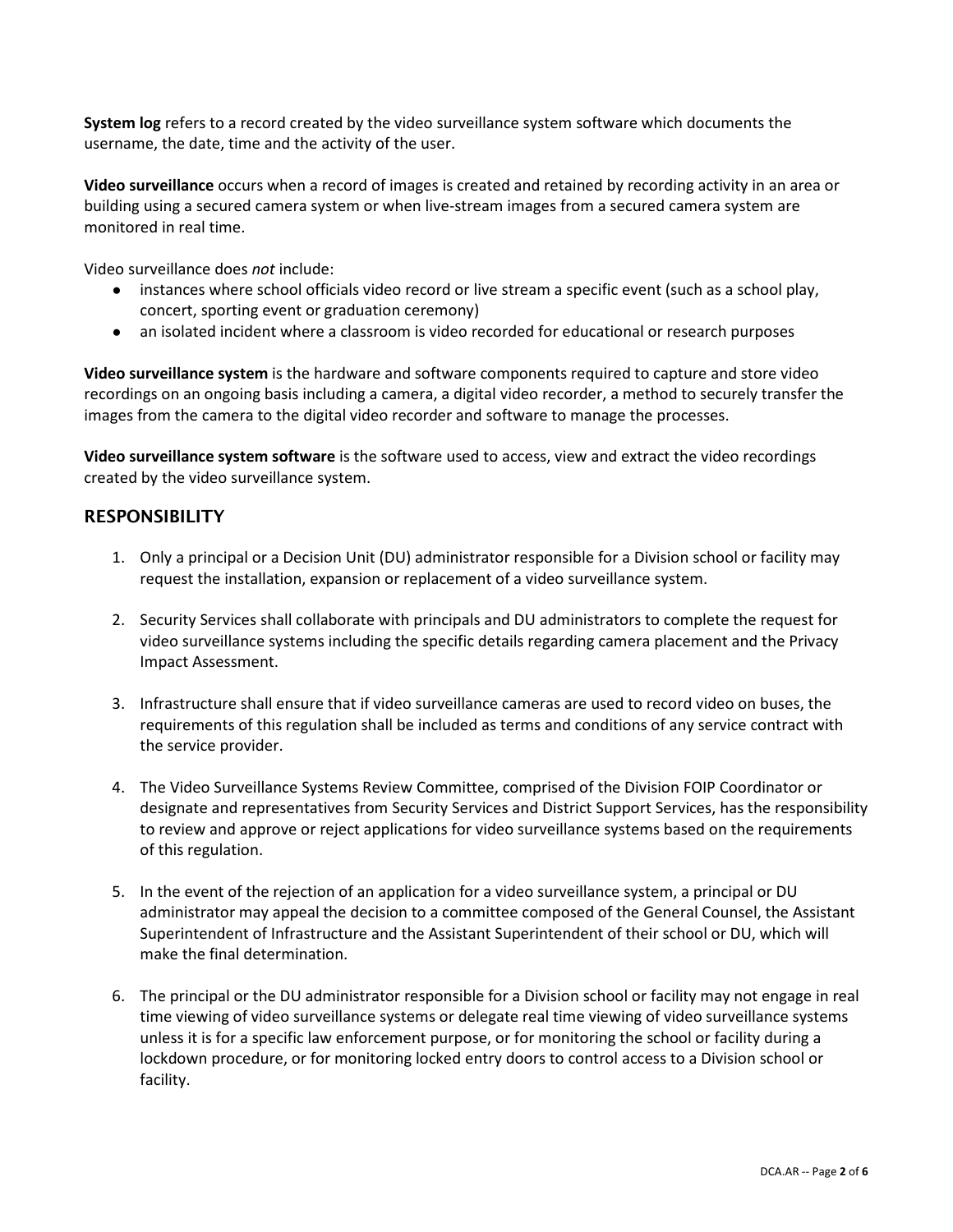7. Notwithstanding any other provision in this regulation, the Superintendent may authorize the installation, expansion, replacement or removal of a video surveillance system on behalf of the Division.

## REGULATION

#### A. RATIONALE REQUIRED TO REQUEST VIDEO SURVEILLANCE SYSTEMS

1. In accordance with the *Freedom of Information and Protection of Privacy Act* (*FOIP Act*), the Division may only use personal information collected by a video surveillance system to support the safety of staff and students and the security of Division schools and facilities. This includes use in an investigation that could possibly lead to disciplinary (both student and staff), legal, legislative or law enforcement purposes; enforcement of Division administrative regulations; or for a consistent purpose; or in accordance with a court order.

Video surveillance systems may only be used where conventional measures for achieving law enforcement or public safety objectives, such as increased staff supervision or security guard patrol are substantially less effective or are not feasible, and the benefits of video surveillance substantially outweigh the reduction of privacy inherent in collecting personal information using a video surveillance system.

- 2. To request approval for the installation, replacement or expansion of a video surveillance system, a principal or DU administrator, working with Security Services, shall submit a written rationale to the Video Surveillance Review Committee including but not limited to:
	- a. the completion of the Privacy Impact Assessment in consultation with Security Services and the Division FOIP Coordinator
	- b. verifiable, specific reports of incidents of crime, vandalism or safety and security concerns
	- c. examples of other measures of deterrence or detection that have been used or considered, and the reasons why those measures are less effective or not effective for the concern being addressed
	- d. results of consultation with stakeholders including students, parents and staff regarding the necessity of the proposed video surveillance system in the school or facility
	- e. the identification of the location(s) of the proposed video surveillance camera(s) to provide viable measures of deterrence or detection
	- f. plans for the design and operation of the proposed video surveillance system that minimize intrusion on personal privacy.

#### B. INSTALLATION OF VIDEO SURVEILLANCE SYSTEMS

- 1. Any video surveillance system connecting to the Division's network must meet the Division's information technology standards.
- 2. Video surveillance cameras must not be directed towards property or windows of property adjacent to Division schools or facilities.
- 3. Video surveillance cameras must not be used to monitor areas where individuals have a reasonable expectation of privacy including, but not limited to, change rooms and washrooms.
- C. NOTIFICATION REQUIREMENTS FOR THE USE OF VIDEO SURVEILLANCE SYSTEMS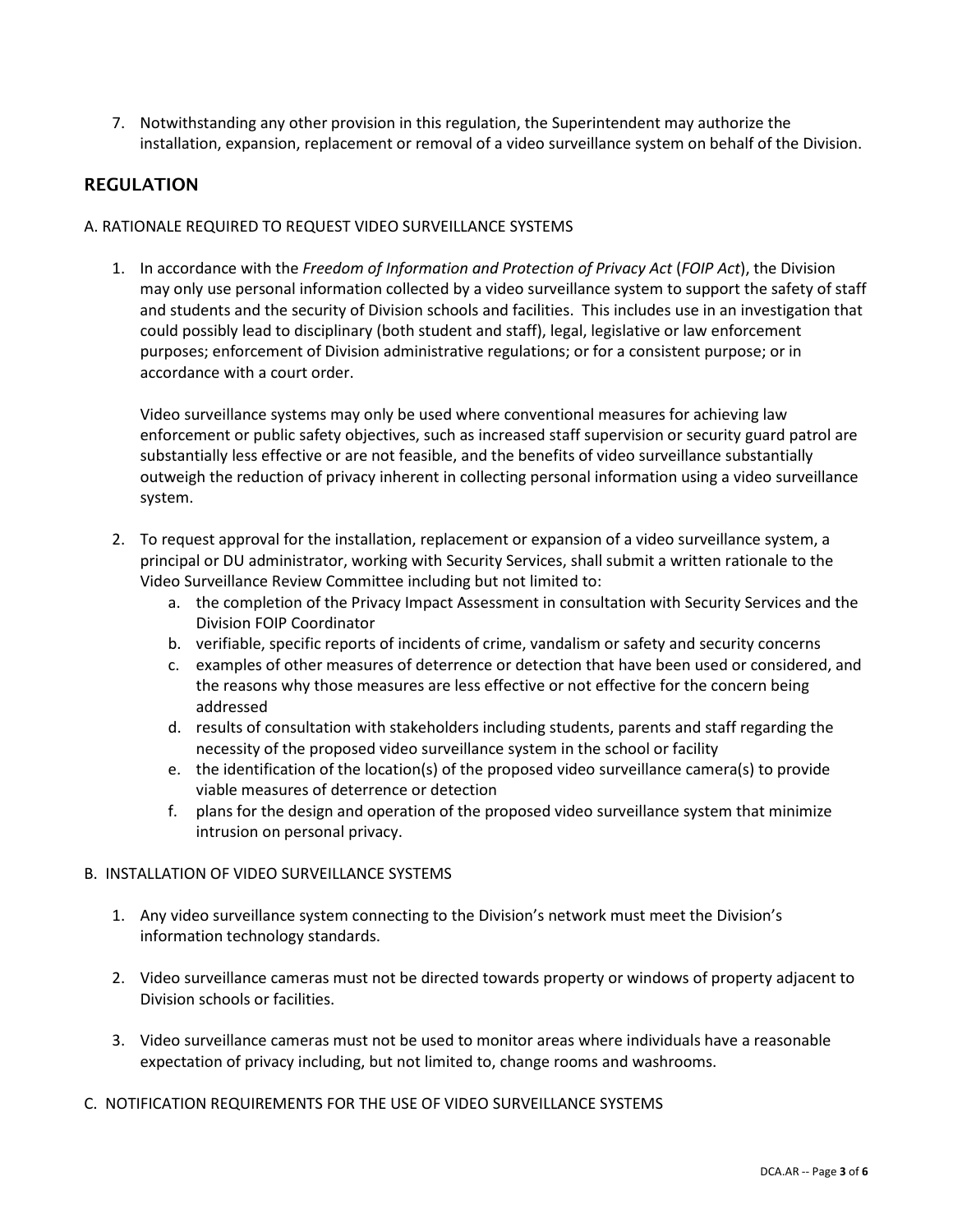- 1. If a video surveillance system is installed or used in a Division school, the principal must notify students, parents and school staff of the following points at the beginning of every school year:
	- a. the video surveillance system is to assist in maintaining a safe and secure environment
	- b. the video surveillance system will be used to record and may be used to monitor activity
	- c. personal information collected by the video surveillance system may be used and/or disclosed in an investigation that could possibly lead to disciplinary (both student and staff), legal, legislative or law enforcement purposes, for enforcement of Division administrative regulations, or for a consistent purpose, or in accordance with a court order.
- 2. If a video surveillance system is installed or used in a Division facility, the DU administrator responsible for that Division facility must notify Division staff at that facility at least yearly that:
	- a. the video surveillance system is to assist in maintaining a safe and secure environment
	- b. the video surveillance system will be used to record and may be used to monitor activity
	- c. personal information collected by the video surveillance system may be used and/or disclosed in an investigation that could possibly lead to disciplinary (both student and staff), legal, legislative or law enforcement purposes, for enforcement of Division administrative regulations, or for a consistent purpose, or in accordance with a court order.
- 3. If a video surveillance system is used in a Division school or facility, the principal or the DU administrator must ensure that the approved signs attached to this regulation are prominently posted at each entrance to the Division school or facility under video surveillance notifying people that the Division school or facility is under video surveillance. If there are video surveillance cameras monitoring the outside of the building, signage must also be displayed outside the main entrance of the building.

#### D. MAINTENANCE OF VIDEO SURVEILLANCE SYSTEMS

- 1. A prescribed maintenance program shall be established by the Division, and all sites with video surveillance shall adhere to the prescribed schedule.
- E. AUTHORIZED ACCESS TO VIDEO SURVEILLANCE SYSTEMS
	- 1. If a video surveillance system is in use in a Division school or facility, the principal or DU administrator must ensure that all of the following conditions are in place:
		- a. Physical access to the digital video recorder is restricted to the principal, DU administrator, Security Services staff, Infrastructure Maintenance Staff, General Counsel or the Division FOIP Coordinator for the performance of their duties.
		- b. The principal or DU administrator shall audit and monitor who is accessing the video surveillance system software and its recordings through the use of the system log.
	- 2. The video surveillance system recordings may only be reviewed by the principal or DU administrator when a specific incident or event occurs that requires an investigation. Some examples of the circumstances that would merit a review of video surveillance recordings include, but are not limited to:
		- a. incidents of safety and security that have been reported or observed
		- b. for disciplinary, legal or legislative purposes
		- c. for a law enforcement matter.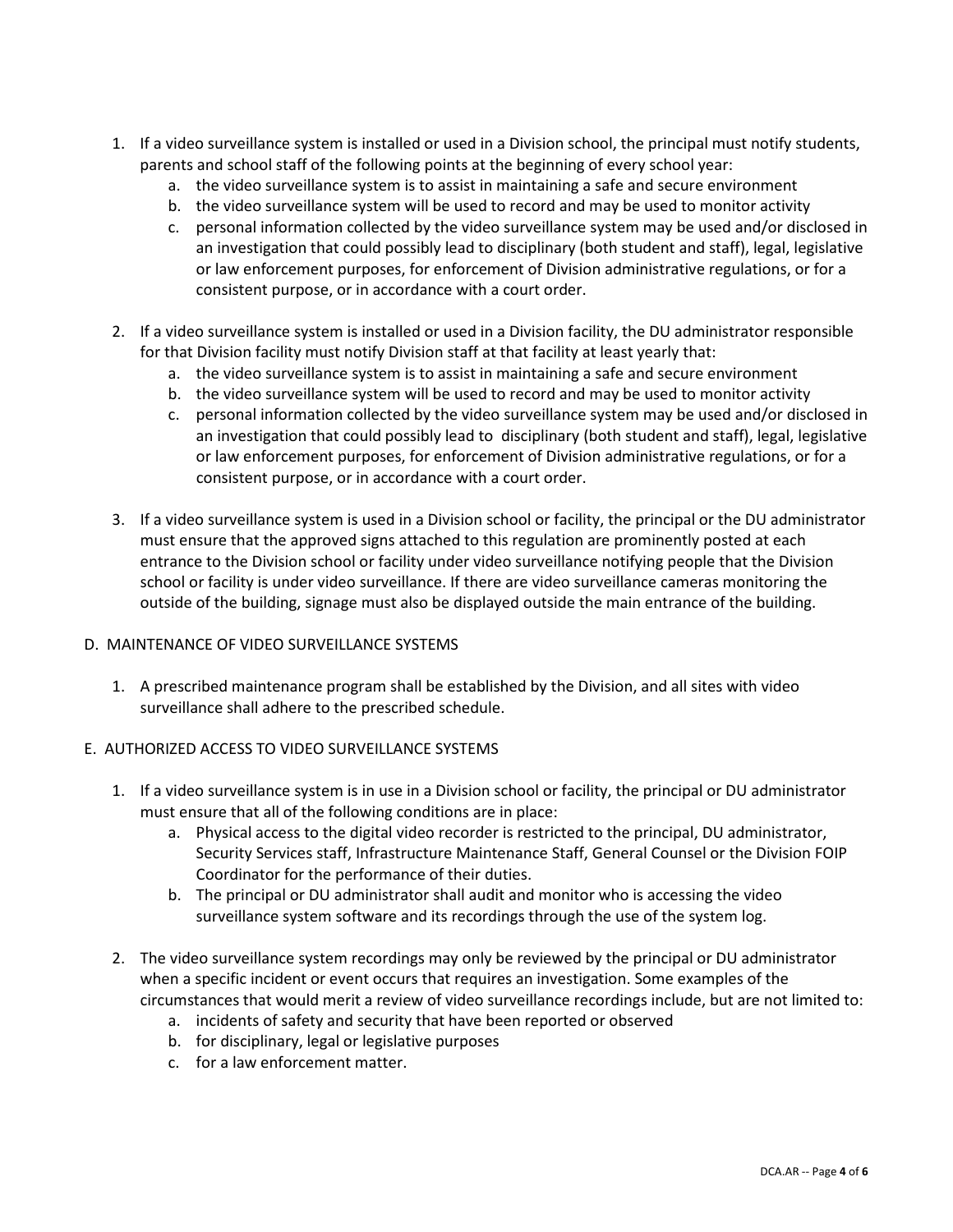- 3. Division employees may review video surveillance system recordings through the video surveillance system software when they are required and authorized to do so by the principal or DU administrator in the performance of their duties, but only to the minimal extent necessary to fulfill their duties.
- 4. School Resource Officers (SROs) may review video surveillance system recordings through the video surveillance system software in accordance with the Information Sharing Agreement with the Division.

#### F. RETENTION AND SYSTEM LOGS OF VIDEO RECORDINGS

1. A system log shall be created when an extracted recording is made for any purpose. The information in the system log may be required by the Division FOIP Coordinator, Security Services, or General Counsel. The system log, extracted recordings and recordings stored on the digital video recorder shall be retained in accordance with the Division's records retention schedule.

#### G. ACCESS REQUESTS FROM LAW ENFORCEMENT

1. Any request from law enforcement to view or for release of a video surveillance system recording, video recording device or an extracted recording from a Division school or facility must be referred to the principal or DU administrator who must ensure that the Law Enforcement Disclosure Form is completed before the video surveillance system recording, video recording device or the extracted recording is viewed or released.

#### H. RIGHT OF ACCESS UNDER THE *FOIP ACT*

- 1. An individual whose personal information has been collected and recorded by a video surveillance system may request access to their own personal information in accordance with the *FOIP Act*.
- 2. Any individual may request access to a video surveillance system recording or an extracted recording in accordance with the *FOIP Act.*

#### I. REAL TIME MONITORING OF VIDEO SURVEILLANCE SYSTEM

- 1. Real time video surveillance may be used to monitor locked entry doors of Division schools and facilities. Only employees appointed by the principal or the DU administrator responsible for the Division school or facility will monitor, in real time, entry cameras in order to respond to requests to enter the Division school or facility.
- 2. Where feasible, all Division elementary schools, elementary/junior high schools and junior high schools shall have installed real time video surveillance to control access to the school building.
- 3. In the event of a lock down procedure, the principal or DU administrator, or their designate, Division Security and the SRO may have real time video surveillance access to the video surveillance system. Such access to real time video surveillance through the video surveillance system software shall be secured by username and password and shall only be used during a lock down procedure.

#### J. EXCLUSIONS